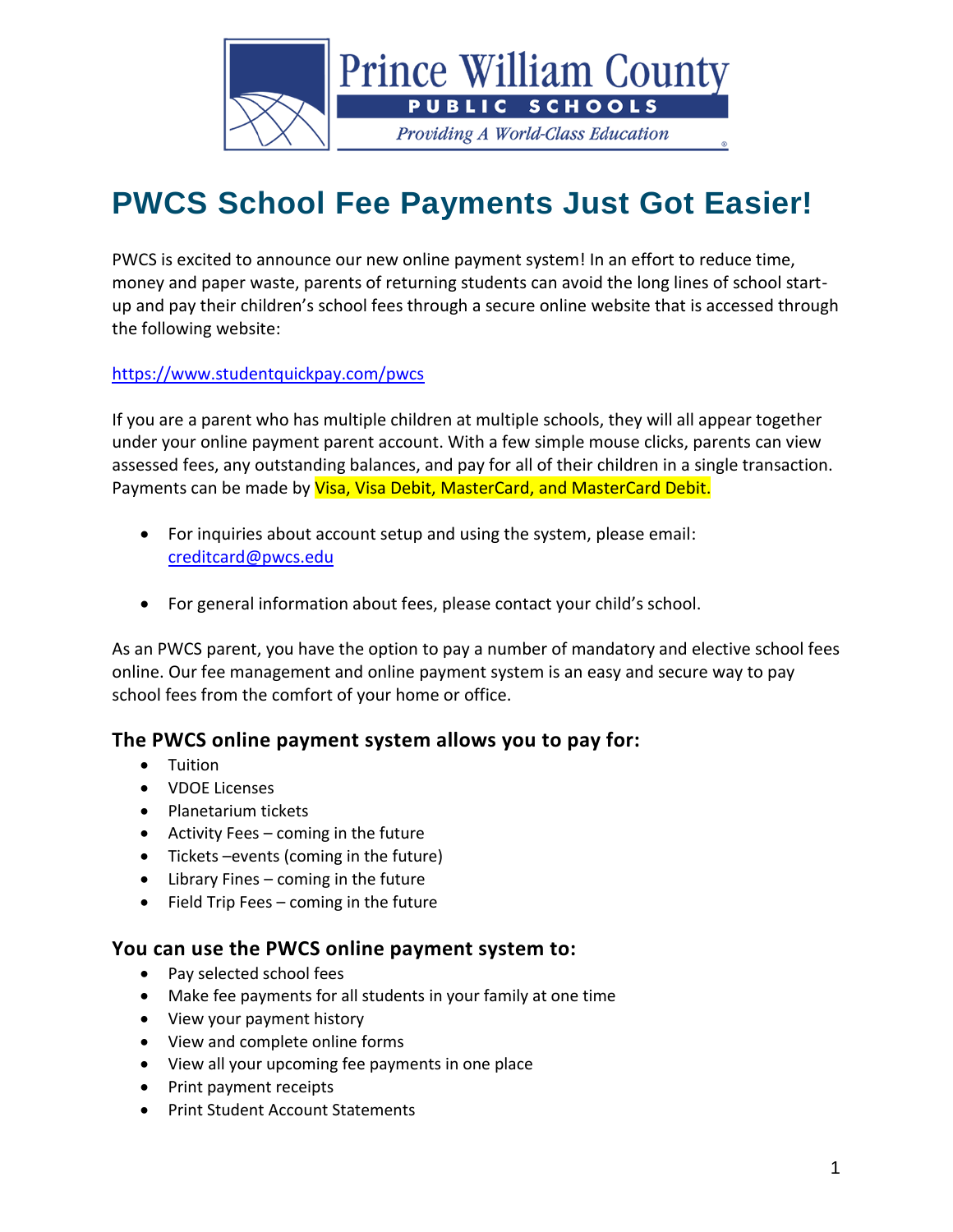

## **Advantages to using the PWCS online payment system:**

- Accepts credit card or debit card
- Provides a convenient and secure transaction
- Available 24 hours a day
- Convenience of paying multiple fees in one place
- Accessible from anywhere there is an Internet connection
- Saves school office staff the time of manually keying payments into accounting and student fee information systems
- Streamlines fee management and collection processes for parents and the district
- Provides better fee reporting at the school and district level

#### **How do I create a parent account?**

• On the website homepage, click on the yellow **Sign In** icon.



• When the Sign In window pops up, click on the **Create Account** button.

| <b>Sign In</b>        |
|-----------------------|
| Enter your email      |
| Enter your password   |
|                       |
| Sign In               |
| <b>Create Account</b> |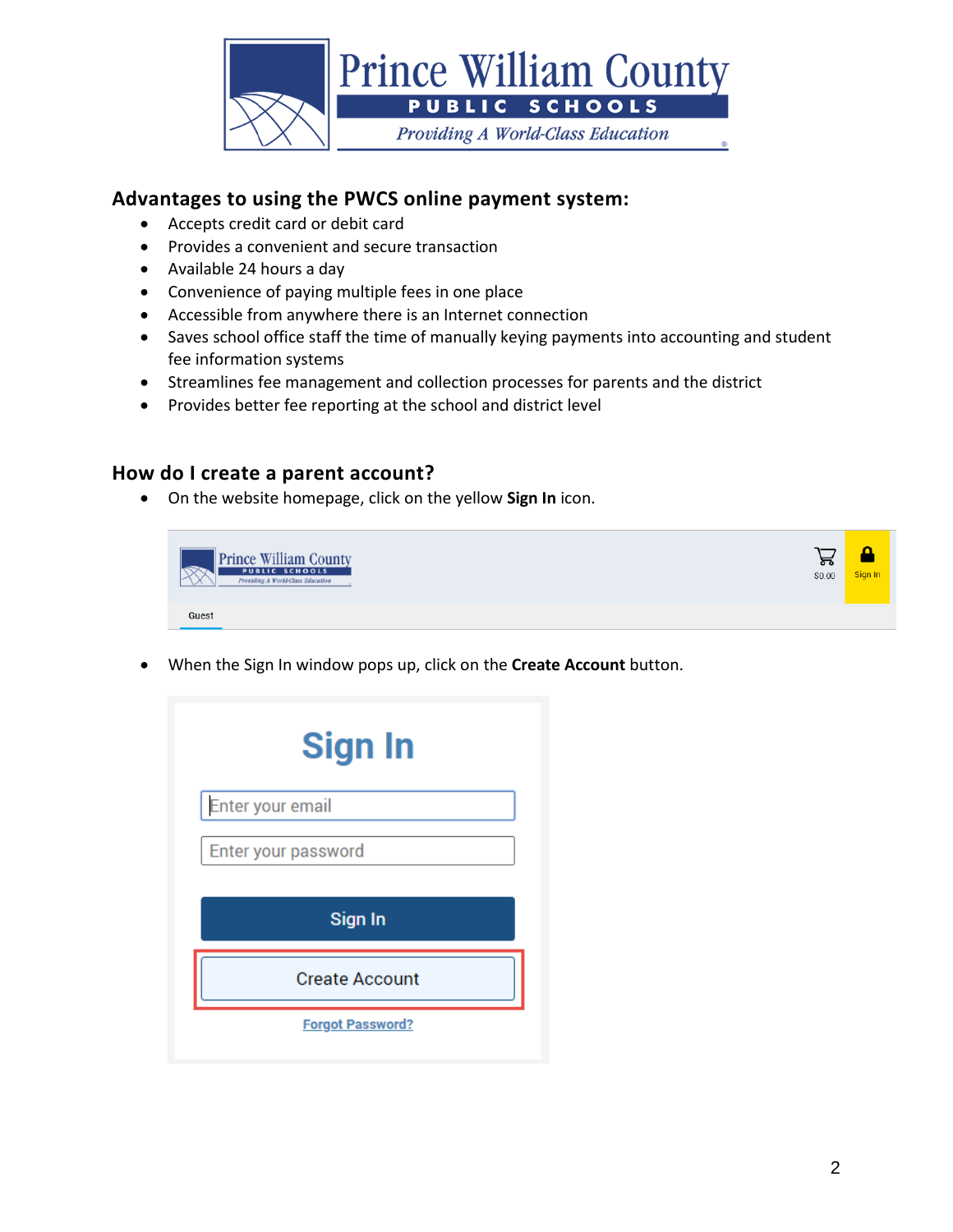

# **Create Account**

- Sign-up with your **First Name**, **Last Name** and **E-mail**.
- Choose a **Password** and Confirm your Password.

| <b>First Name</b>       |                                                                                     |
|-------------------------|-------------------------------------------------------------------------------------|
| Jennifer                |                                                                                     |
| <b>Last Name</b>        |                                                                                     |
| Garcia                  |                                                                                     |
| E-Mail                  |                                                                                     |
| jen.garcia@email.com    |                                                                                     |
| <b>Confirm E-Mail</b>   |                                                                                     |
| jen.garcia@email.com    |                                                                                     |
| Password                |                                                                                     |
| <b>Confirm Password</b> |                                                                                     |
|                         |                                                                                     |
|                         | By using this site, you agree to the<br><b>Privicy Policy and Terms of Service.</b> |
|                         | <b>Next</b>                                                                         |
|                         |                                                                                     |

• Click on the **Next** button.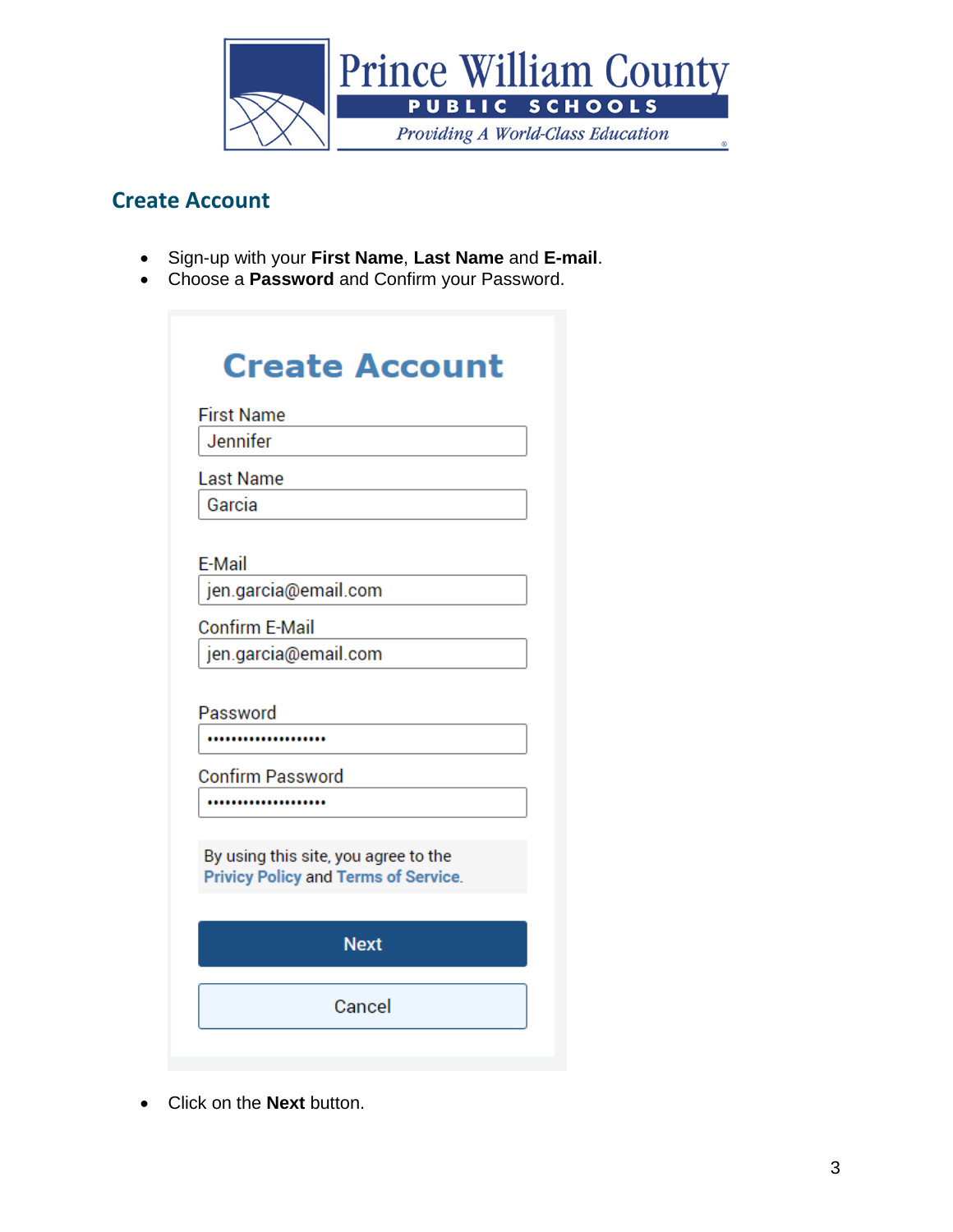

# **Add Students to your Account**

• Click on the **Add Students** button

| Grade | Remove |                       |
|-------|--------|-----------------------|
|       |        |                       |
|       |        |                       |
|       |        |                       |
| Done  |        |                       |
| Back  |        |                       |
|       |        | <b>Linked Account</b> |

- To add students to your parent account, will need your children's **Student ID** number and **Last Name**.
- Click on the **Add Student** Button

| <b>Linked Account</b>                                                                                            |
|------------------------------------------------------------------------------------------------------------------|
|                                                                                                                  |
| For each student you would like to add to your account, complete<br>the information below and click Add Student. |
|                                                                                                                  |
|                                                                                                                  |
|                                                                                                                  |
|                                                                                                                  |
| <b>Add Student</b>                                                                                               |
|                                                                                                                  |
| Done                                                                                                             |
|                                                                                                                  |
|                                                                                                                  |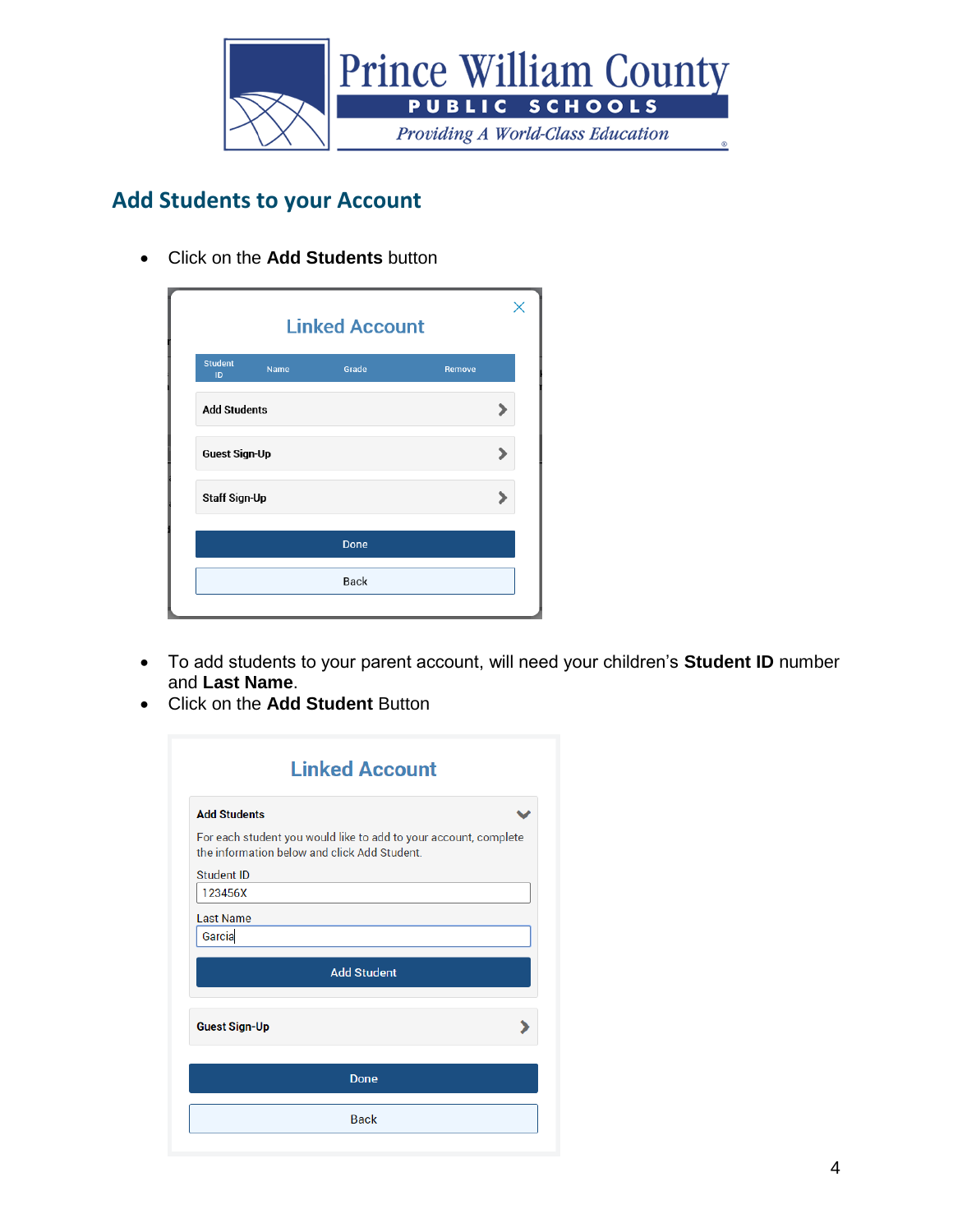

• The student should appear under the Linked Account window if they have successfully been added to your account.

|                      | <b>Linked Account</b> |       |        |
|----------------------|-----------------------|-------|--------|
| <b>Student</b><br>ID | Name                  | Grade | Remove |
| 123456X              | Student Garcia        | 12    | 0      |
| <b>Add Students</b>  |                       |       |        |
| <b>Guest Sign-Up</b> |                       |       |        |
| <b>Staff Sign-Up</b> |                       |       |        |
|                      | Done                  |       |        |
|                      | Back                  |       |        |
|                      |                       |       |        |

- If you have more children to add to your account, click on the **Add Students** button again and repeat the above steps.
- If you are a staff member, click on the **Staff Sign-Up** button and **Create a Staff Account**. This will give you visibility to any staff forms available.
- I also recommend completing the **Guest Sign-Up** as there will be items here available to the general public such as tickets to the Hylton Planetarium.
- If you do not have more children to add to your account, click on the **Done** button.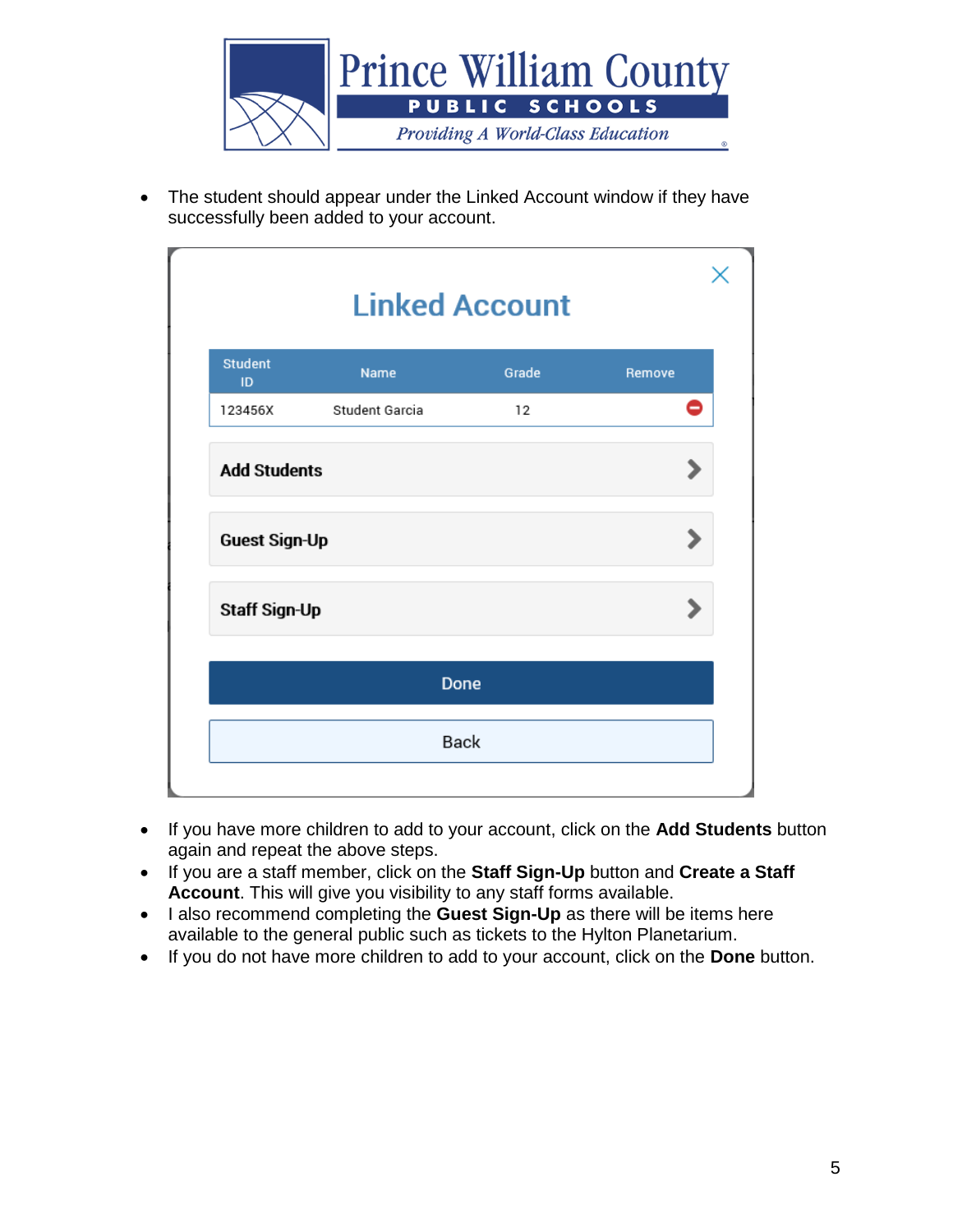

## **Summary Page**

If you have more than one student attached to your parent account, you will be brought to the Summary landing page, where you can see all of the children attached to your account. Click on an individual student tab to view their fees, complete online forms, and make an online payment.

| <b>Prince William County</b><br><b>PUBLIC SCHOOLS</b><br>Providing A World-Class Education | ৽৽ | \$0.00 Menu |
|--------------------------------------------------------------------------------------------|----|-------------|
| Child<br>Alicia<br>Student<br>Summary                                                      |    |             |

Welcome to Prince William County School's new Online Payment Portal! Please review your students below and when ready, click on an individual student tab to review their fees and complete online forms. When ready, click on the shopping cart icon in the top right-hand corner to check-out and make an online payment.

| <b>Student ID</b> | <b>Name</b>    | Grade | School                    | Due.   |
|-------------------|----------------|-------|---------------------------|--------|
| Staff             | Alicia Burdick |       | <b>PWCS Staff</b>         | \$0.00 |
| 123789X           | Child Garcia   | 10    | <b>Hylton High School</b> | \$0.00 |
| 123456X           | Student Garcia | 12    | Hylton High School        | \$0.00 |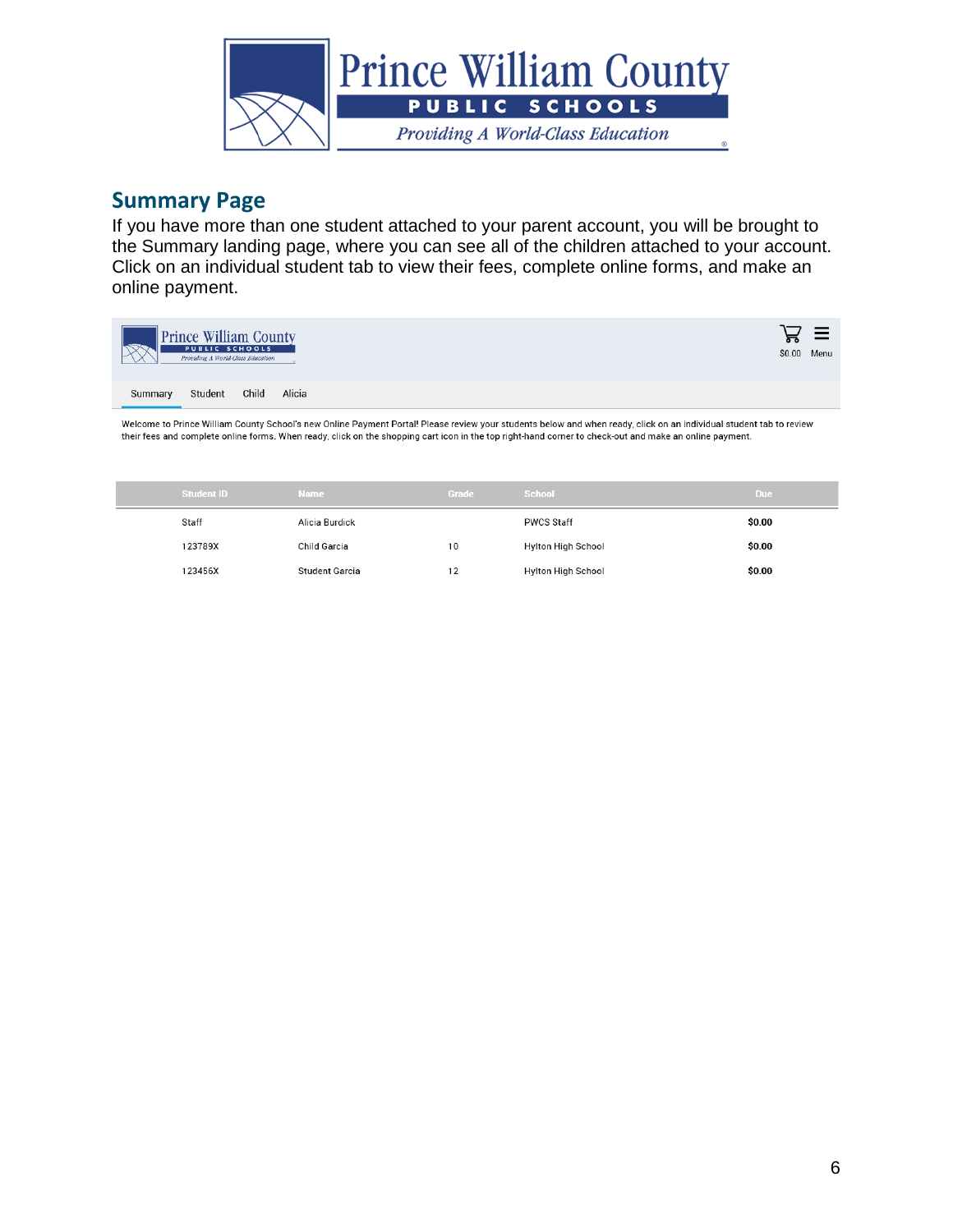

# **Individual Student Account**

If you only have one student attached to your parent account, you will immediately be brought to their individual student account, where you can view their fees and add optional items to your cart. When ready, you can click on the shopping cart icon in the top righthand corner to check-out and make an online payment.

| <b>Prince William County</b><br><b>PUBLIC SCHOOLS</b><br>Providing A World-Class Education                           |         |                          |                          |            | \$153.00<br>Menu                   |
|----------------------------------------------------------------------------------------------------------------------|---------|--------------------------|--------------------------|------------|------------------------------------|
| <b>Summary</b><br><b>Student</b><br>Child                                                                            |         |                          |                          |            |                                    |
| <b>Student Garcia</b><br>123456X Grade: 12<br><b>Future Charges Paid</b><br><b>Due Now</b><br><b>Completed Forms</b> |         |                          |                          |            |                                    |
|                                                                                                                      |         |                          |                          |            |                                    |
| 2019/2020                                                                                                            | Fee     | Paid                     | <b>All Adj</b>           | <b>Due</b> | $\overline{\mathbf{v}}$<br>In Cart |
| <b>Planetarium</b><br>Laser Fright Light (Family Friendly) - 10/26/19 @ 1:00 PM                                      | \$10.00 |                          |                          | \$10.00    | $\boldsymbol{\mathcal{Q}}$         |
| Laser Fright Light (Family Friendly) - 10/26/19 @ 1:00 PM                                                            | \$10.00 | ٠                        | $\overline{\phantom{a}}$ | \$10.00    | $\boldsymbol{\mathsf{z}}$          |
| Laser Fright Light (Family Friendly) - 10/26/19 @ 1:00 PM                                                            | \$10.00 | $\overline{\phantom{a}}$ | $\overline{\phantom{a}}$ | \$10.00    | $\boldsymbol{\nabla}$              |
| Laser Fright Light (Family Friendly) - 10/26/19 @ 1:00 PM                                                            | \$10.00 | $\overline{\phantom{a}}$ | $\overline{\phantom{a}}$ | \$10.00    | $\boldsymbol{\nabla}$              |
| Plush Pluto (with Charon)                                                                                            | \$28.00 | $\overline{\phantom{a}}$ | $\overline{\phantom{a}}$ | \$28.00    | $\boldsymbol{\nabla}$              |
| The Alien Who Stole Christmas - 12/21/19 @ 4:00 PM                                                                   | \$10.00 | ۰                        | $\bullet$                | \$10.00    | $\overline{\mathbf{v}}$            |
| The Alien Who Stole Christmas - 12/21/19 @ 4:00 PM                                                                   | \$10.00 |                          | ۰                        | \$10.00    | $\triangledown$                    |

Planetarium



One Sky

Saturday, July 27th



Saturday, July 27th